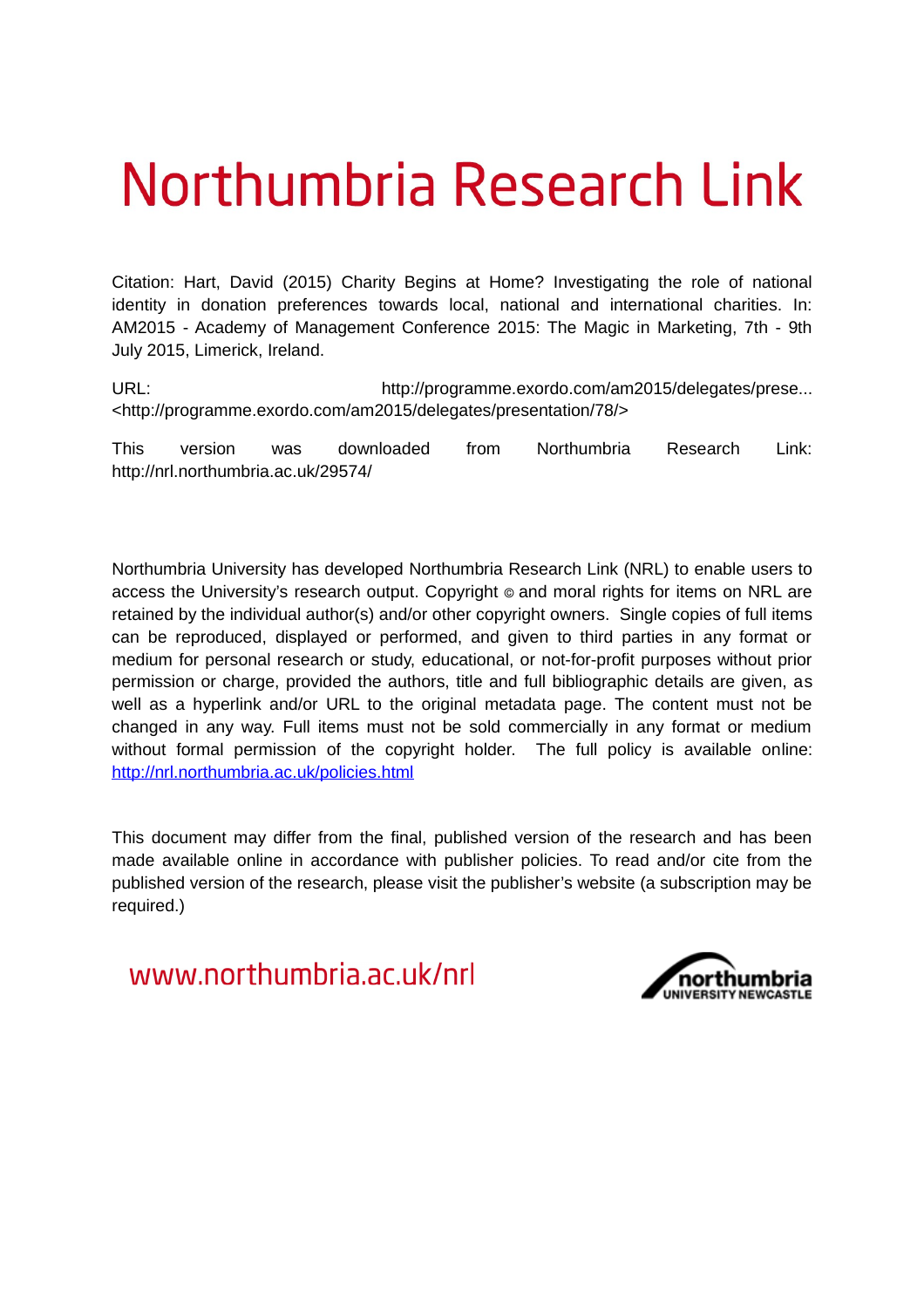# **Charity Begins at Home? Investigating the role of national identity in donation preferences towards local, national and international charities**

David Hart, Northumbria University

#### *Introduction*

Charities operate in an increasingly competitive environment for donations from the general public. Latest figures indicate there are over 164,000 registered charities in the UK, sharing a collective income of £64bn (UK Charity Commission, 2014). Around 70% of this income is shared between a small number of particularly large charities that are typically national or international in scope. This data does not include charitable organisations which exist in other parts of the world, which serve only to make the charitable environment more complex and competitive. Little wonder then that the general public can suffer from donor fatigue, a term used to describe their resistance to continual appeals for donations (Barnes, 2006).

Previous research has identified a wide range of factors influencing which charities people choose to donate to, including proximity to the cause / beneficiaries (Burgoyne, Young and Walker, 2005), the perception of what proportion of their donation will go to those in need or feelings of fear, pity and guilt (Sargeant and Woodliffe, 2007). Whereas some people donate in order to feel good about themselves, others will do so in anticipation of some form of tangible or intangible reward (for example, social approval: Sieg and Zhang, 2009). Past work has also identified that race and ethnicity may be relevant factors in the decision of where to donate. Individuals with a more nationalistic viewpoint may have a higher propensity to donate to those charities serving people from their own ethnic groups. Indeed, those with strong racist tendencies are less likely to give to charities in general (Wolpert, 1995).

At the same time, the issue of giving to less advantaged parts of the world through overseas aid has become an increasingly fraught issue. In the UK, emerging political parties (typically with more nationalist, anti-EU ideological positions) are questioning the amount of aid offered to other countries at a time where austerity policy is impacting on the provision of local public services. Possibly in response to such criticism, the UK Government is planning to end all overseas aid given to India in 2015 (The Telegraph, 2012). However the issue of giving to other countries remains a regular point of debate, which naturally also applies to individual donations to charities as well as overseas aid.

The concept of national identity, which refers to an individual's sense of feeling towards their own nation, may therefore be a relevant concept in understanding attitudes towards donating to local, national and international charities. National identity has been widely accepted as composing of two dimensions: nationalism, which refers to a blind love of country and negative evaluations of out-groups (Coryn, Beales & Myers, 2004), and patriotism, a more critical and inclusive form of national attachment (Blank and Schmidt, 2003).

The current study has two main objectives. Firstly, it aims to investigate the impact that individual levels of nationalism and patriotism have on intentions to donate to different types of charities. This is a particularly ripe area for study given that English people have been found to approach the notion of national identity with trepidation for fear of accusations of ethnocentrism (Condor, 2000). Secondly, the study seeks to explore if attitudes towards two related political factors (current economic austerity policy and overseas aid allocated by the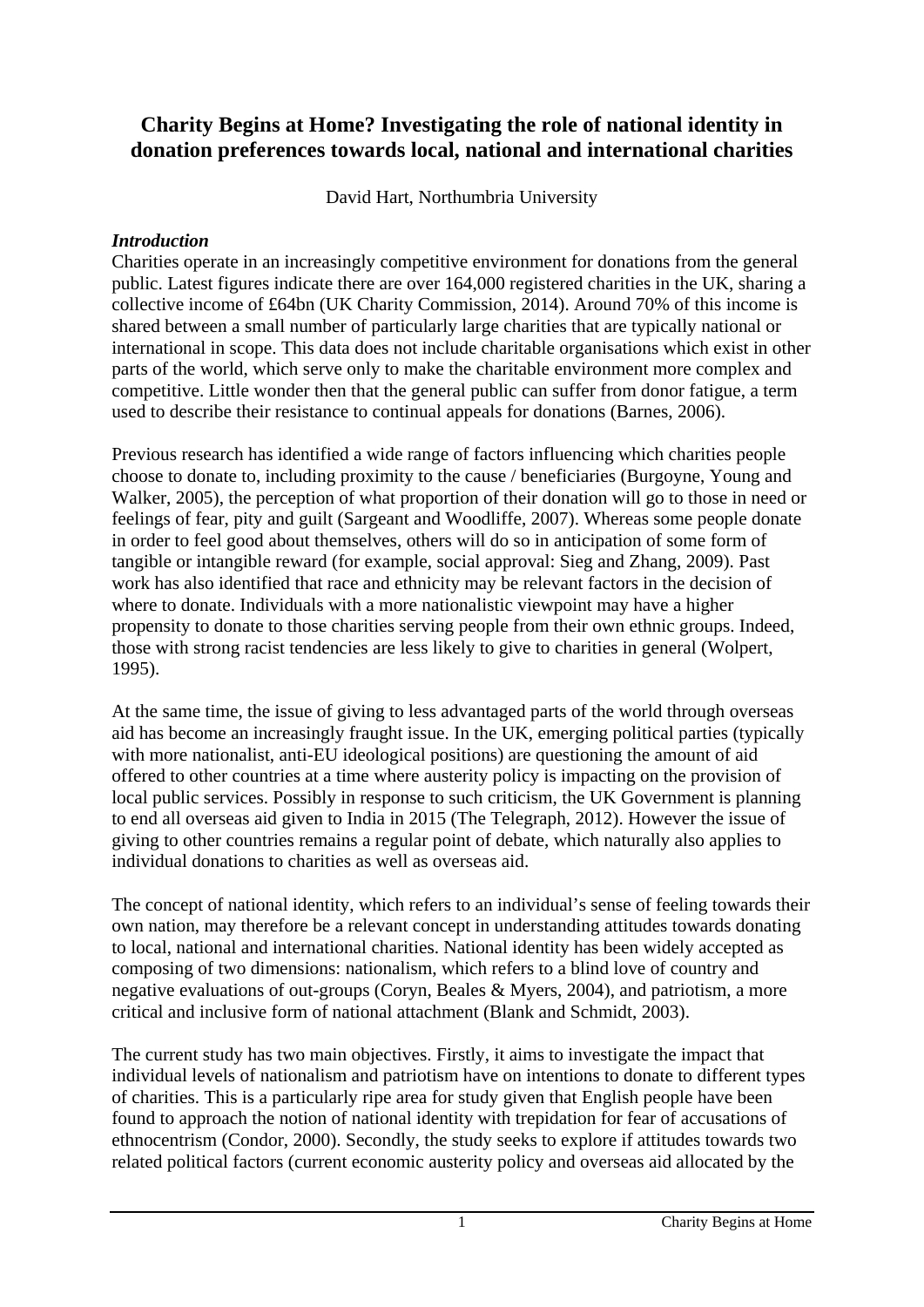government) impact on donor behaviour to charities. The intention here is to understand if spending decisions made by government subsequently influence the behaviour of individual donors. It is hoped that the findings of this study will add to the existing knowledge on how donors allocate resources to different type of charities and therefore have significant implications for charities looking to attract and retain donors.

#### *Local, National and International Charitable Donations*

A number of academics have argued that race and racial group loyalty are important factors in understanding how people choose to donate to charity (Fong and Luttmer, 2009). Despite this, many studies "do not consider how membership of groups, and in particular national groups, impact on individuals' donations to charity" (Stevenson and Manning, 2010, p. 250), instead focusing on other demographic factors such as age, gender and income. A review of the existing literature suggests that most previous attempts to understand this subject have come from the field of economics, with relatively little done from a marketing perspective.

A central concept in the decision to donate to local, national or international charities is distance. Research by Dalton *et al*. (2008) in New Zealand found that whilst respondents agreed that poverty was a more extreme problem in Africa than it was in their own country, local poverty was more relevant to them, could be witnessed first-hand and was therefore more worthy of immediate help. Here, the authors argued that geographical distance from the beneficiary was synonymous with emotional distance: "The sense of obligation associated with helping those nearest 'home' did not preclude helping overseas, rather it served to prioritise an order for providing help" (Dalton *et al*., 2008, p. 500). Bekkers (2010) notes that when donating to local causes the impact of this was more easily identified, which may help donors to achieve the 'warm-glow' feeling from helping others (Sieg and Zhang, 2009). Whereas local donations can be seen in action (Stevenson and Manning, 2010), donors are more sceptical of international charities with larger marketing and administration costs and feel that local charities are in greater need of donations to survive (Hall *et al*., 2013). Donors may as a consequence choose to contribute to the local community that they grew up in (Vu, 2012); indeed their mere participation in community life may put them in direct contact with those in need (Sargeant and Woodliffe, 2007).

Prior research has explored the reasons why some people may be hesitant to give to international charities over local alternatives. Responses appear to be either an intrinsic view of charitable giving ("a moral obligation to look after co-nationals" as termed by Stevenson and Manning, 2010, p. 254), or negative perceptions of the countries being donated to. For example, donations are less likely if the problems are viewed as being on such a scale that a single donation could not provide meaningful help (e.g. poverty, Radley and Kennedy, 1992), or if there was the perception that the country itself had caused the problems it was now facing or was powerful enough to resolve these themselves (Stevenson and Manning, 2010). Equally, if there has been a history of strained political or economic relations between two countries, this may make donors less likely to provide financial support (Hull, 1988).

### *National Identity*

Given the clear relevance of race in decisions on how people donate to charity, the concept of national identity appears to be a potentially useful concept to explore. Defined here as the intensity of feelings and closeness toward one's own nation (Blank, Schmidt & Westle, 2001), recent work on national identity has increasingly advocated the existence of two distinct forms of national attachment. Whilst one aspect of national identity can be seen as a blind, militaristic and obedient attitude towards the state, an opposing aspect may question and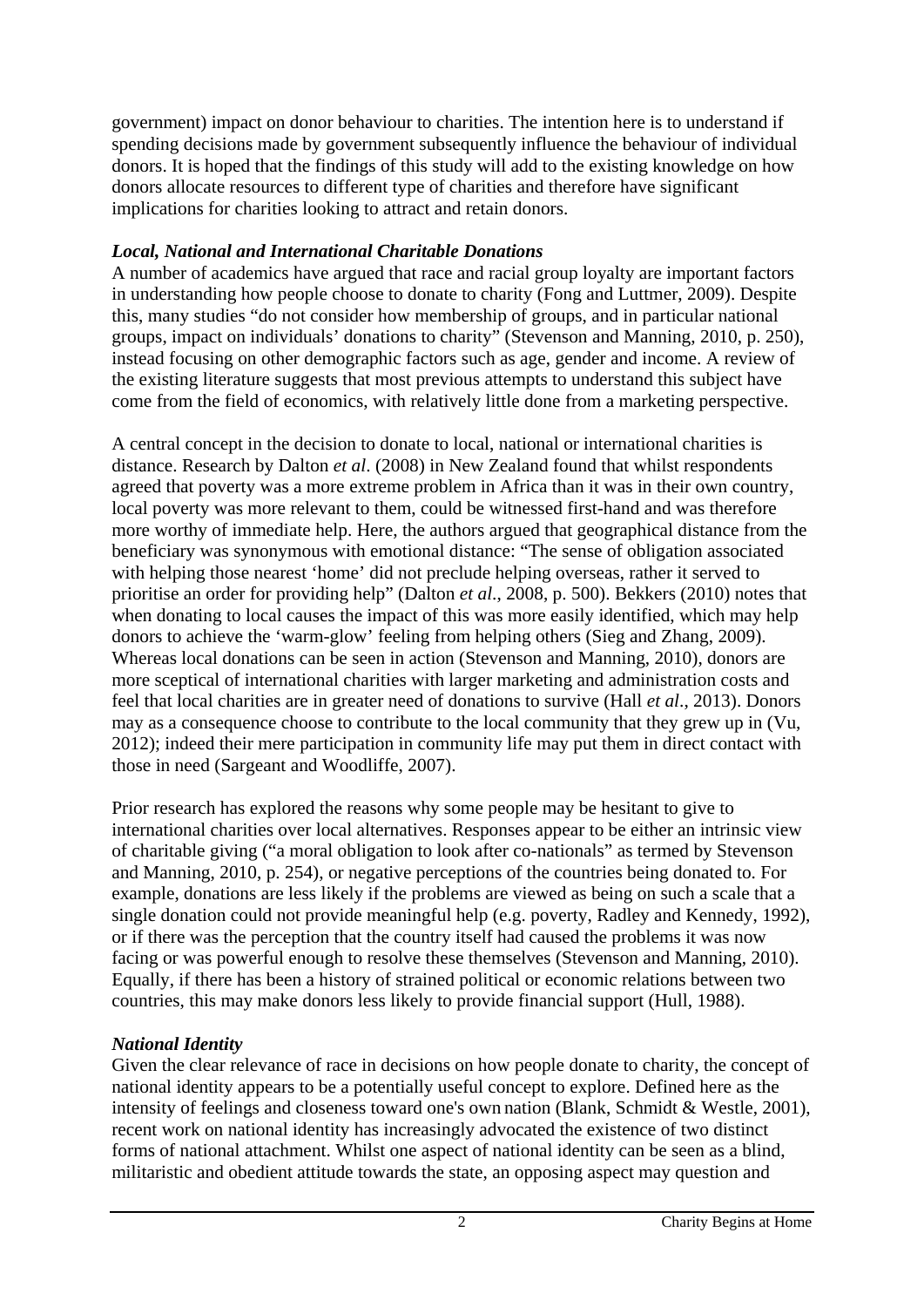constructively criticise it. These two opposing forms of national identity have been described using various terms but here will be referred to as 'nationalism' and 'patriotism' respectively (Blank & Schmidt, 2003). Whilst these concepts are correlated (e.g. feelings of both nationalism and patriotism increased in the US after the World Trade Center attacks: Coryn, Beales  $\&$  Myers, 2004), they have been shown to be distinct dimensions of national identity (Kosterman & Feshbach, 1989) that can be deemed as 'divisive' and 'inclusive' respectively (Vida, Dmitrovic & Obadia, 2008).

According to Schatz, Staub and Lavine (1999), nationalism can be characterized by an allegiance to a country without question of its values, and an intolerance of any criticism directed towards it. This somewhat more stubborn attachment to one's country results in negative evaluations of other countries and ethnic groups (Coryn, Beales & Myers, 2004). It is this form of national identity that results in a desire for dominance over other countries (Nathanson, 1993) and has been viewed as potentially destructive and inherent in many fascist dictatorships. Patriotism refers to an allegiance towards one's country that still allows a critical stance towards the governing regime. Blank and Schmidt (2003, p. 292) noted that constructive patriots do not place as high an emphasis on national identity as nationalists, and are willing to support their nation's aims unless they are "no longer in accord with the convictions of humanist values". Such patriotism results in a love of and care for a nation and its interests, and a willingness to make sacrifices for that country (Van Hooft, 2009).

It would appear logical to assume that individuals who score highly on measures of both nationalism and patriotism will in turn display preferences for charities that serve beneficiaries within their own nation. This seems a particularly logical argument in the case of nationalists, who are often wary of the threat posed from other countries (McFarland, 2005). However, patriots are willing to support their nation's aims unless they are "no longer in accord with the convictions of humanist values" (Blank and Schmidt, 2003, p. 292), and such values may in turn result in them lending their support to charitable causes outside of their home country. Furthermore, in the current age of economic austerity, it will be interesting to see how attitudes towards decreased government spending impact on charity choice. Public opinion towards austerity measures has become increasingly negative since they were first implemented in 2010 (Borges et al., 2013). This has subsequently impacted on how the general public view overseas aid – there is increased scepticism about the effectiveness of international aid programmes, especially in light of local spending cuts (Glennie, Straw and Wild, 2012). Such factors may have an impact on not only general propensity to donate to charity, but also preferences for those that serve local, national or international beneficiaries.

#### *Proposed Method*

The current study will adopt a quantitative approach, utilising a large scale survey administered online in 2015. It is hoped that the researcher can engage a number of charities in the research project, allowing the survey to be electronically distributed to regular donors. In terms of sampling, the aim is to target those individuals who are actively donating to different types of charities at the time of completion. The survey itself will include items on nationalism and patriotism (which will be taken from the previous work of Kosterman and Feshbach, 1989 and Blank and Schmidt, 2003), and will also include items designed to measure attitudes towards political austerity and overseas aid. Finally, the survey will also seek to measure propensity to donate to local, national and international charities, which will incorporate the construct of emotional distance (Dalton *et al*., 2008).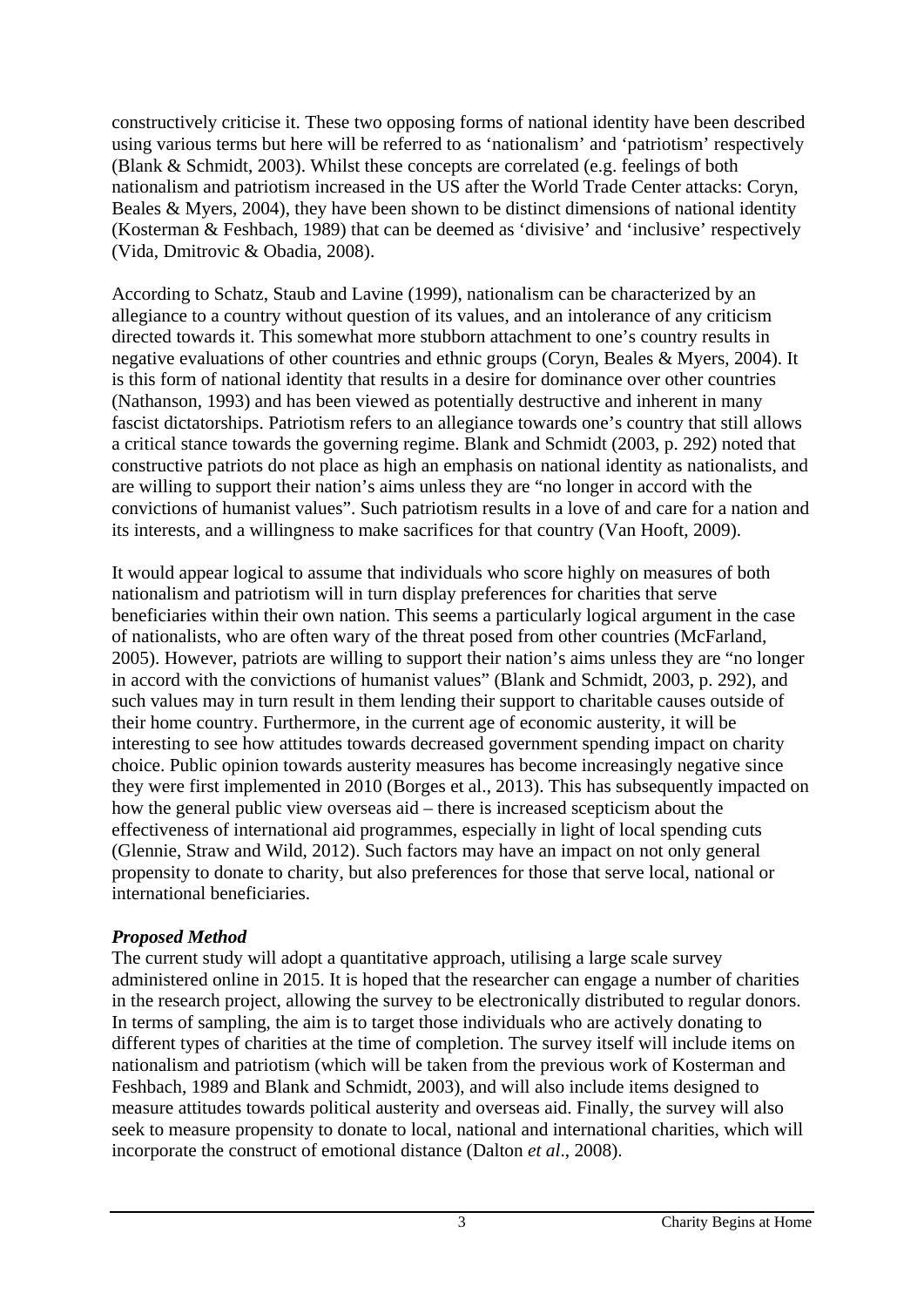## *References*

Barnes, M. (2006). Reducing donor fatigue syndrome. *NonprofitWorld*, *24*(2), 1–8.

Bekkers, R. (2010). Who gives what and when? A scenario study of intentions to give time and money. *Social Science Research*, 39(3), 369-381.

Blank, T., and Schmidt, P. (2003). National identity in a United Germany: Nationalism or patriotism? An empirical test with representative data. *Political Psychology*, 24(2), 289-312.

Blank, T., Schmidt, P., and Westle, B. (2001). A contradiction, a possibility, or an empirical reality? 'Patriotism'. *Paper presented at the European Consortium for Political Research Conference*, Grenoble, France.

Borges, W., Clarke, H.D., Stewart, M., Sanders, D. and Whiteley, P. (2013). The emerging political economy of austerity in Britain. *Electoral Studies*, 32(3), 396-403.

Burgoyne, C., Young, B., and Walker, C.M. (2005). Deciding to give to charity: A focus group study in the context of the household economy. *Journal of Community and Applied Social Psychology*, 15, 383-405.

Charity Commission (2014). *Recent Charity Register Statistics*. Retrieved from https://www.gov.uk/government/publications/charity-register-statistics/recent-charityregister-statistics-charity-commission.

Condor, S. (2000). Pride and prejudice: Identity management in English people's talk about 'this country'. *Discourse and Society*, 11(2), 175-205.

Coryn, C.L., Beale, J.M., and Myers, K.M. (2004). Response to September 11: Anxiety, patriotism and prejudice in the aftermath of terror. *Current Research in Social Psychology*, 9(12), 165-184.

Dalton, S., Madden, H., Chamberlain, S., Carr, S., and Lyons, C. (2008). 'It's gotten a bit old, Charity': Young Adults in New Zealand talk about poverty, charitable giving and aid appels*. Journal of Community and Applied Social Psychology*, 18, 492-504.

Fong, C.M., and Luttmer, E.F.P. (2009). What Determines Giving to Hurricane Katrina Victims? Experimental Evidence on Racial Group Loyalty. *American Economic Journal: Applied Economics, 1(2), 64–87.*

Glennie, A., Straw, W., and Wild, L. (2012). Understanding public attitudes to aid and development. Institute for Public Policy Research and Overseas Development Institute. Retrieved from http://www.odi.org/sites/odi.org.uk/files/odi-assets/publications-opinionfiles/7708.pdf.

Hall, D., Jones, S. C., Andrews, K., and Cridland, L. (2013). Community perceptions of and suggested fundraising strategies for local charities. In R. Brodie (Eds.), *ANZMAC 2013 Conference Proceedings* (pp. 1-7). New Zealand: University of Auckland.